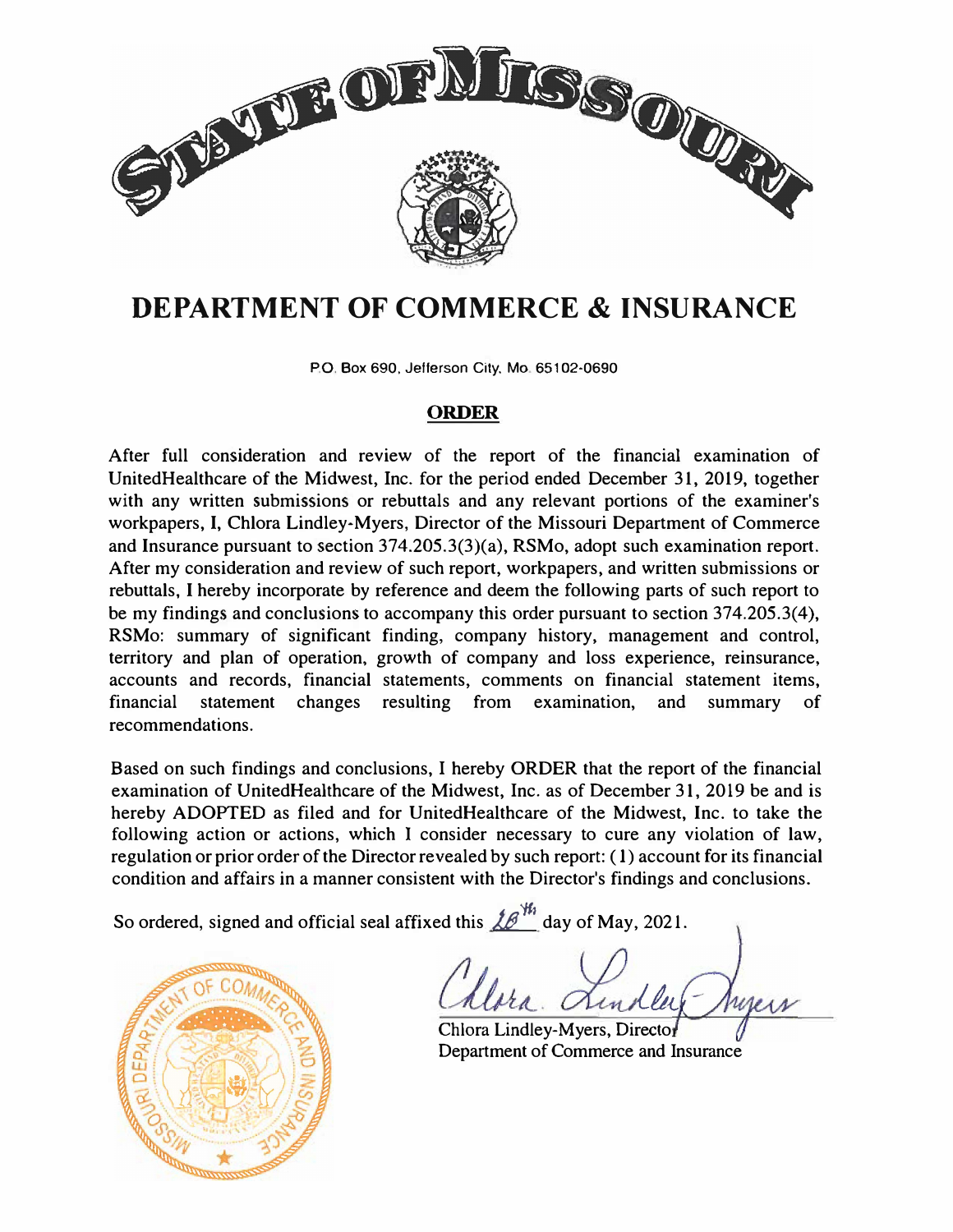

REPORT OF FINANCIAL EXAMINATION OF

# **UNITEDHEALTHCARE OF THE MIDWEST, INC.**

AS OF DECEMBER 31, 2019

**STATE OF MISSOURI DEPARTMENT OF COMMERCE & INSURANCE**

JEFFERSON CITY, MISSOURI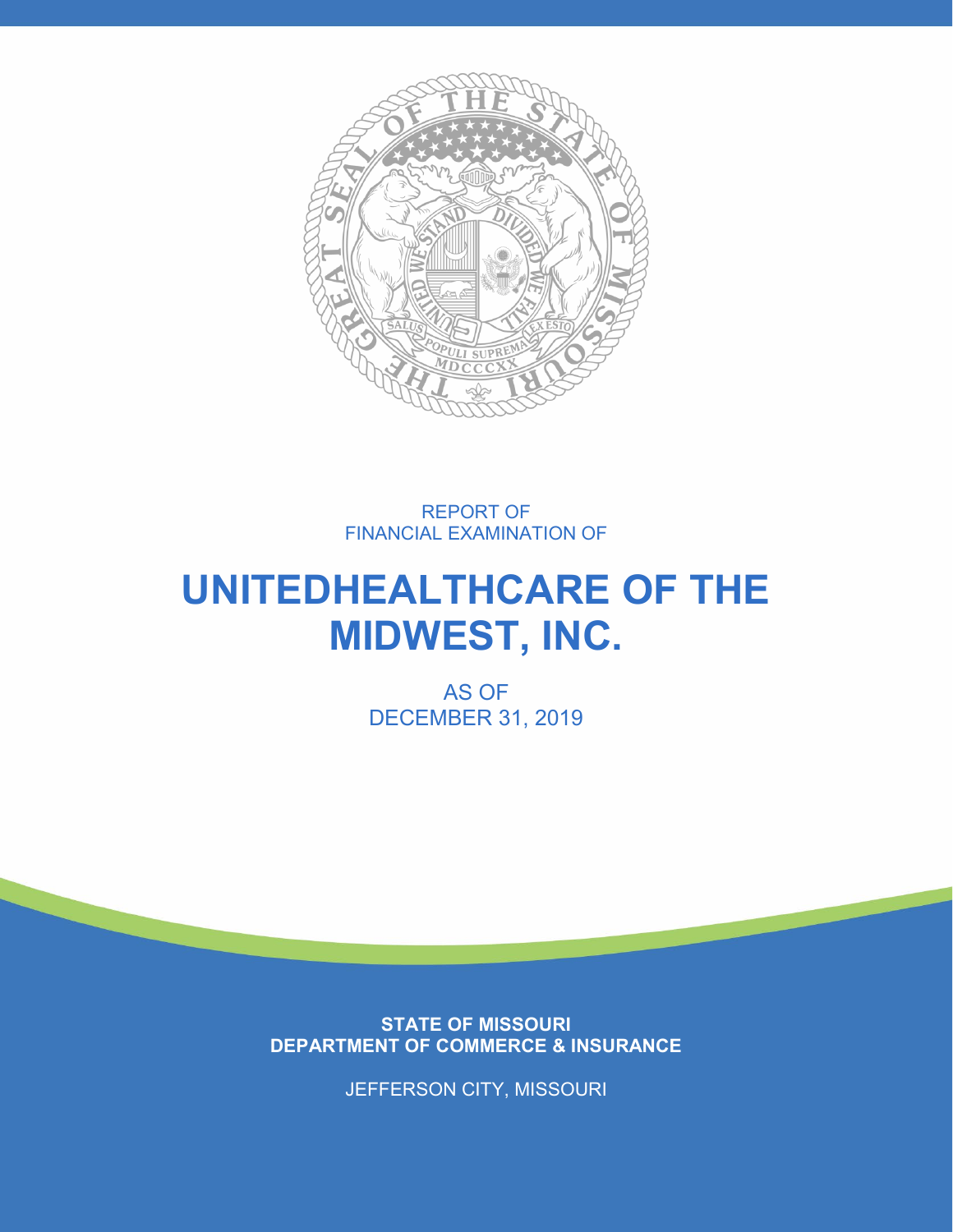# **TABLE OF CONTENTS**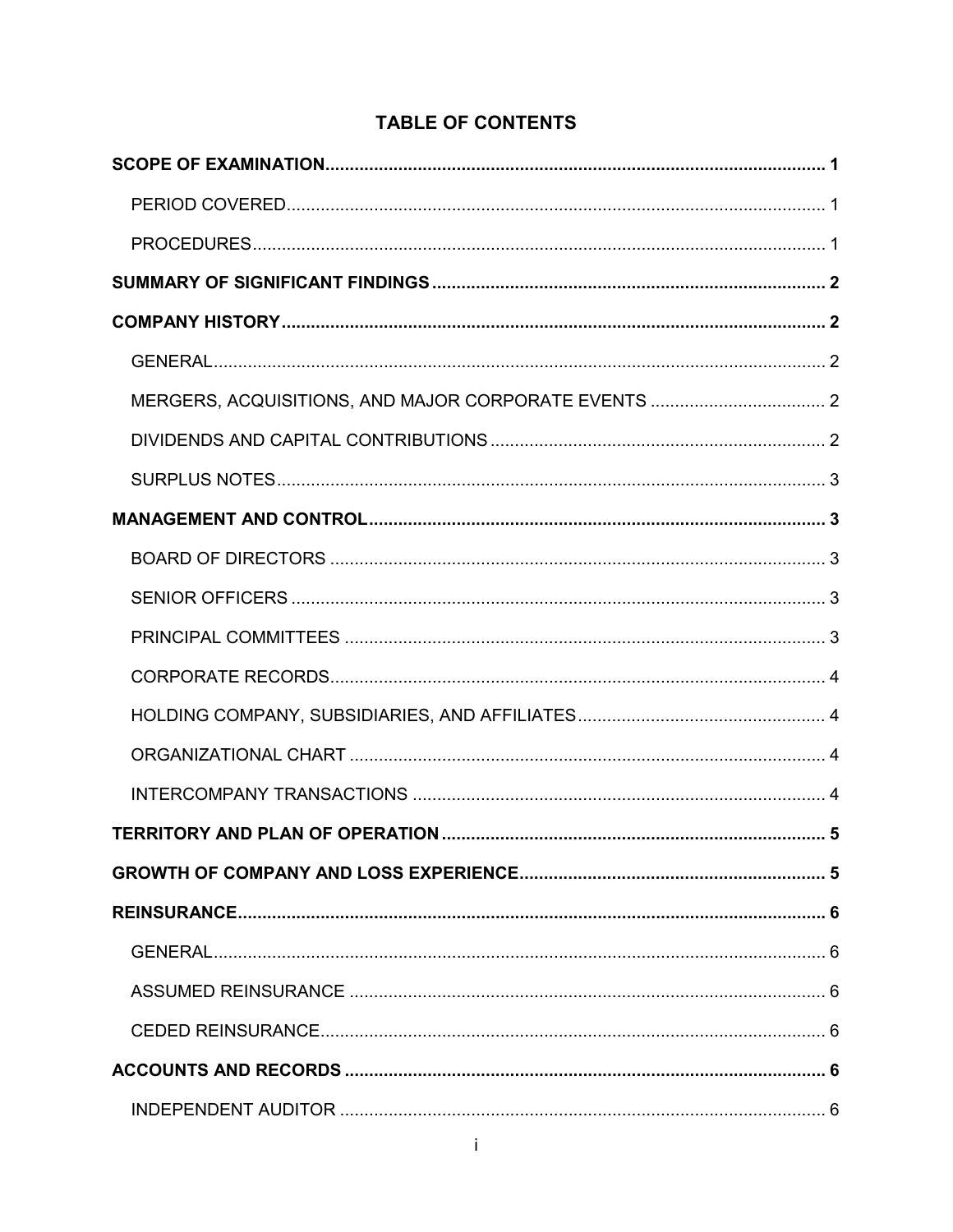| FINANCIAL STATEMENT CHANGES RESULTING FROM EXAMINATION 12 |  |
|-----------------------------------------------------------|--|
|                                                           |  |
|                                                           |  |
|                                                           |  |
|                                                           |  |
|                                                           |  |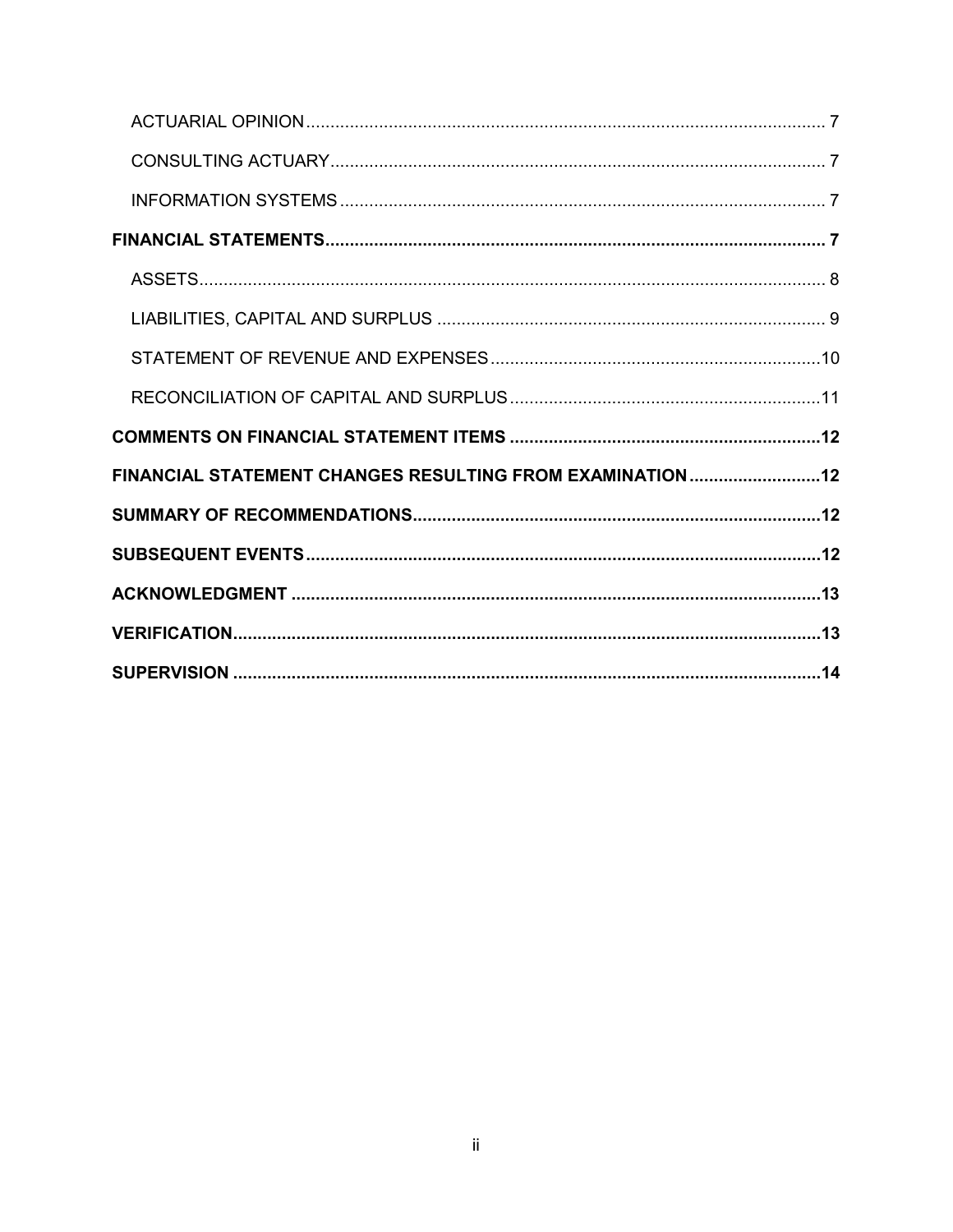Saint Louis, MO April 29, 2021

Honorable Chlora Lindley-Myers, Director Missouri Department of Commerce and Insurance 301 West High Street, Room 530 Jefferson City, Missouri 65101

Director Lindley-Myers:

In accordance with your financial examination warrant, a full-scope financial examination has been made of the records, affairs, and financial condition of

#### **UnitedHealthcare of the Midwest, Inc. (NAIC #96385)**

hereinafter referred to as such, as UHCMW, or as the Company. Its administrative office is located at 13655 Riverport Drive, Maryland Heights, MO 63043, telephone number 314.592.7000. The fieldwork for this examination began on March 9, 2020, and concluded on the above date.

#### **SCOPE OF EXAMINATION**

#### <span id="page-4-1"></span><span id="page-4-0"></span>**Period Covered**

The Missouri Department of Commerce and Insurance (Department) has performed a multiplestate financial examination of UnitedHealthcare of the Midwest, Inc. The last examination of the Company by the Department covered the period of January 1, 2012, through December 31, 2014. The current examination covers the period of January 1, 2015 through December 31, 2019, as well as a review of any material transactions and events occurring subsequent to the examination period through the date of this report.

#### <span id="page-4-2"></span>**Procedures**

We conducted our examination in accordance with the National Association of Insurance Commissioners (NAIC) *Financial Condition Examiners Handbook* (*Handbook*), except where practices, procedures, and applicable regulations of the Department or statutes of the state of Missouri prevailed. The *Handbook* requires that we plan and perform the examination to evaluate the financial condition, assess corporate governance, identify current and prospective risks of the Company, and evaluate system controls and procedures used to mitigate those risks. An examination also includes the identification and evaluation of significant risks that could cause the Company's surplus to be materially misstated, both on a current and prospective basis.

This examination also included a review of significant estimates made by management and evaluation of management's compliance with Statutory Accounting Principles. The examination does not attest to the fair presentation of the financial statements included herein. If, during the course of the examination an adjustment is identified, the impact of such adjustment will be documented separately following the Company's financial statements.

All accounts and activities of the Company were considered in accordance with the risk-focused examination process. Those activities considered in the examination as key to UHCMW included Investments, Related Parties, Claims and Reserving, Underwriting, Reinsurance and Health Care and Other Amounts Receivable. The examination also included a review and evaluation of information technology general controls.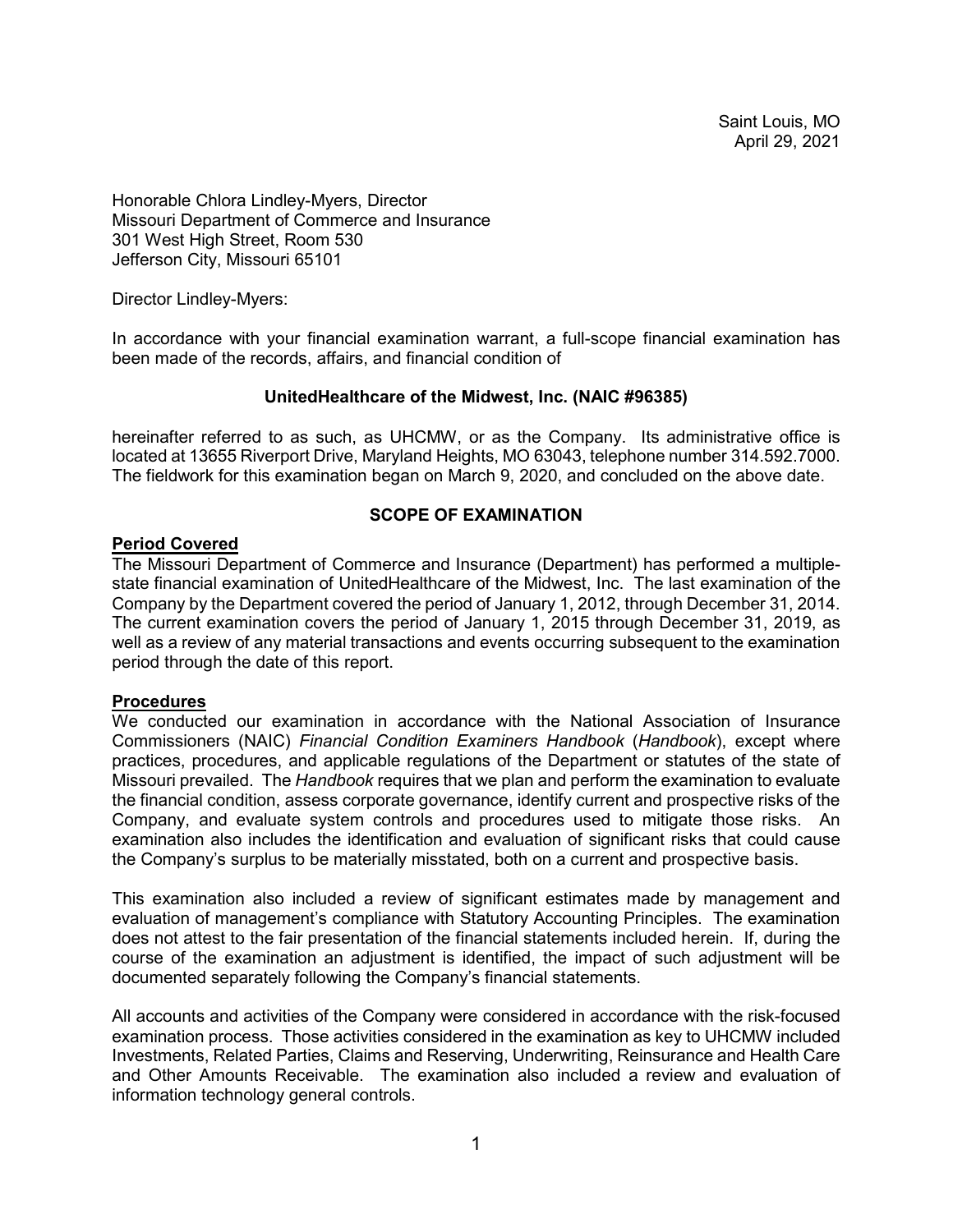This examination was conducted as part of a coordinated examination of the UnitedHealth Group, which consists of eighty-four insurance companies domiciled in numerous states. The Connecticut Insurance Department is the lead state regulator for the group. Along with Missouri, which served as the facilitating state, thirteen other states participated in the coordinated examination.

This examination report includes significant findings of fact, as mentioned in Section 374.205 RSMo (Examination, director may conduct, when…) and general information about the Company and its financial condition. There may be other items identified during the examination that, due to their nature (e.g., subjective conclusions, proprietary information, etc.), are not included within the examination report but are separately communicated to other regulators and/or the Company.

# **SUMMARY OF SIGNIFICANT FINDINGS**

<span id="page-5-0"></span>There were no material adverse findings, significant non-compliance issues or material changes to the financial statement noted during the examination.

# **COMPANY HISTORY**

#### <span id="page-5-2"></span><span id="page-5-1"></span>**General**

The Company incorporated as Sanus Health Plan, Inc. on February 26, 1985, and began operations on August 1, 1985. On January 3, 1995, Sanus Health Plan, Inc. became a subsidiary of United Health Group, Inc. On October 1, 1996, Physicians Health Plan of Greater St. Louis, Inc., a subsidiary of United Health Group Inc., merged with the Company. The surviving entity became United HealthCare of the Midwest, Inc.

On April 1, 1998, UnitedHealthCare Services, Inc. became the Company's immediate parent. On June 30, 2000, UnitedHealthCare Services, Inc. contributed its ownership interest in United HealthCare of the Midwest, Inc. to United Healthcare, Inc.

# <span id="page-5-3"></span>**Mergers, Acquisitions, and Major Corporate Events**

There were no mergers or acquisitions during the current examination period.

Effective January 1, 2015, affiliate UnitedHealthcare Insurance Company novated a Centers for Medicare & Medicaid Services (CMS) contract to the Company. Effective January 1, 2016, affiliate UnitedHealthcare Insurance Company again novated a CMS contract to the Company. Effective January 1, 2017, the Company exited the Affordable Care Act (ACA) individual exchange market in all states. In addition, effective January 1, 2017, the Company novated its CMS contracts to affiliate UnitedHealthcare of the Midlands, Inc.

# <span id="page-5-4"></span>**Dividends and Capital Contributions**

The Company paid dividends to its shareholder as indicated in the table below. The dividends paid in 2015 and 2016 included amounts deemed extraordinary. The dividend paid in 2017 was ordinary. The dividends paid in 2018 and 2019 were extraordinary. The Department approved all extraordinary dividend amounts.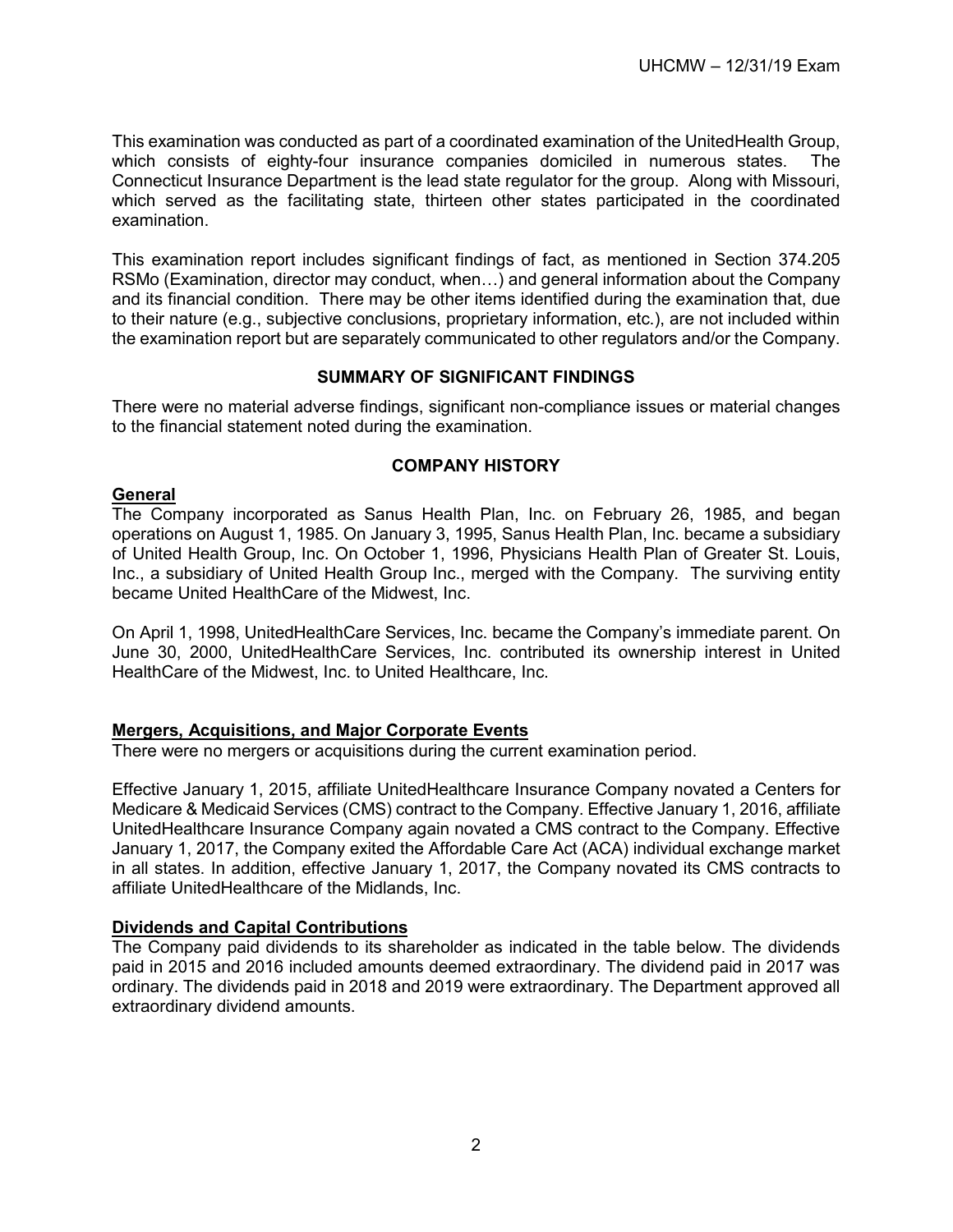| Year         |    | <b>Amount</b> |
|--------------|----|---------------|
| 2015         | \$ | 25,000,000    |
| 2016         |    | 20,000,000    |
| 2017         |    | 3,900,000     |
| 2018         |    | 25,000,000    |
| 2019         |    | 25,000,000    |
| <b>Total</b> | T  | 98,900,000    |

The Company received no capital contributions during the current examination period.

# <span id="page-6-0"></span>**Surplus Notes**

There were no surplus notes issued or outstanding during the current examination period.

# **MANAGEMENT AND CONTROL**

# <span id="page-6-2"></span><span id="page-6-1"></span>**Board of Directors**

The management of the Company is vested in a Board of Directors that are elected by the shareholder. The Company's bylaws specify that there shall be three or more Board members. The Board of Directors elected and serving as of December 31, 2019, were as follows:

| <b>Name and Address</b>                      | <b>Principal Occupation and Business Affiliation</b>                    |
|----------------------------------------------|-------------------------------------------------------------------------|
| <b>Kevin Sparks</b>                          | President                                                               |
| Overland Park, KS                            | UnitedHealthcare of the Midwest, Inc.                                   |
| Brian St. Martin<br>Minnetonka, MN           | <b>Chief Financial Officer</b><br>UnitedHealthcare of the Midwest, Inc. |
| <b>Patrick Quinn</b><br>Maryland Heights, MO | Executive<br>UnitedHealthcare of the Midwest, Inc.                      |

#### <span id="page-6-3"></span>**Senior Officers**

The officers elected and serving, as of December 31, 2019, were as follows:

| <b>Name</b>             | <b>Office</b>                  |
|-------------------------|--------------------------------|
| <b>Kevin Sparks</b>     | President                      |
| Brian St. Martin        | <b>Chief Financial Officer</b> |
| Christina Palme-Krizak  | Secretary                      |
| Peter Gill              | <b>Treasurer</b>               |
| <b>Brent Cottington</b> | <b>Vice President</b>          |
| <b>Heather Lang</b>     | <b>Assistant Secretary</b>     |
| Jessica Zuba            | <b>Assistant Secretary</b>     |
|                         |                                |

# <span id="page-6-4"></span>**Principal Committees**

The Bylaws authorize the Board of Directors to establish committees. There were no committees established or standing during the current examination period. The Central Region Audit Committee of the Board of Directors of United HealthCare Services, Inc. serves as the Company's audit committee.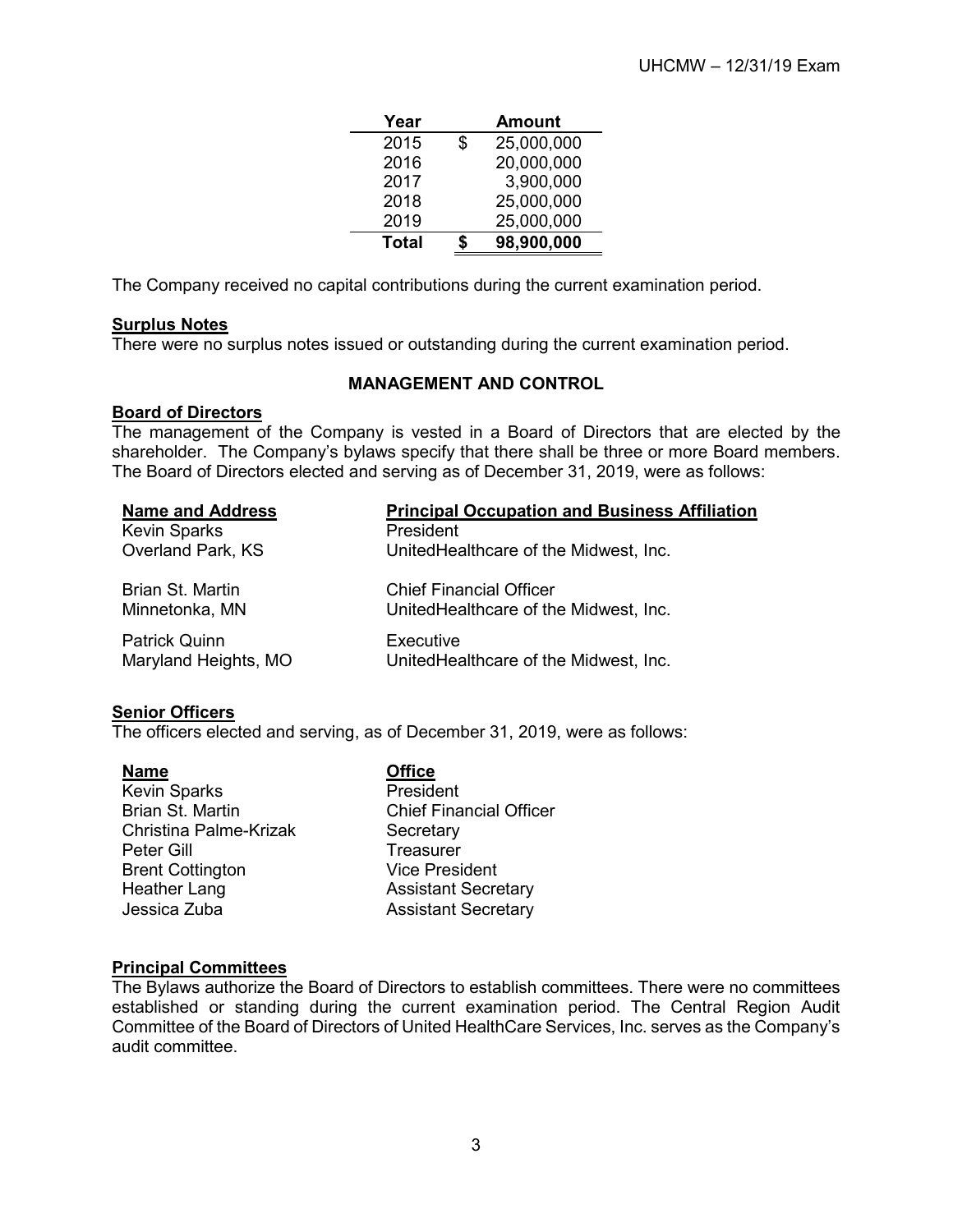# <span id="page-7-0"></span>**Corporate Records**

The Company's Articles of Incorporation and Bylaws were reviewed. There were no revisions to either document during the current examination period. The minutes of the Board of Directors and Shareholder meetings were reviewed for the period under examination.

# <span id="page-7-1"></span>**Holding Company, Subsidiaries, and Affiliates**

The Company is a member of an Insurance Holding Company System, as defined by Section 382.010 RSMo (Definitions). The Company's immediate parent is UnitedHealthcare, Inc. The ultimate controlling entity in the Insurance Holding Company System is UnitedHealth Group, Incorporated, a publicly-traded company listed on the New York Stock Exchange under the symbol UNH.

# <span id="page-7-2"></span>**Organizational Chart**

The following organizational chart depicts the applicable portion of the holding company group as of December 31, 2019. All subsidiaries are wholly-owned.



#### <span id="page-7-3"></span>**Intercompany Transactions**

The following agreements represent significant contracts executed with affiliated entities that were in effect as of December 31, 2019. A brief description of these agreements are as follows:

Subordinated Revolving Credit Agreement: The agreement, effective September 1, 2012, is between UHCMW and UnitedHealth Group (UHG). Under the terms of the agreement, UHCMW may borrow up to \$40 million. UHCMW will pay interest at an amount equal to London InterBank Offered Rate (LIBOR) plus 50 basis points.

Management Services Agreement: The agreement, effective January 1, 2017, is between UHCMW and United HealthCare Services, Inc. (UHS). Under the terms of the agreement, UHS provides management and operational support services to the Company.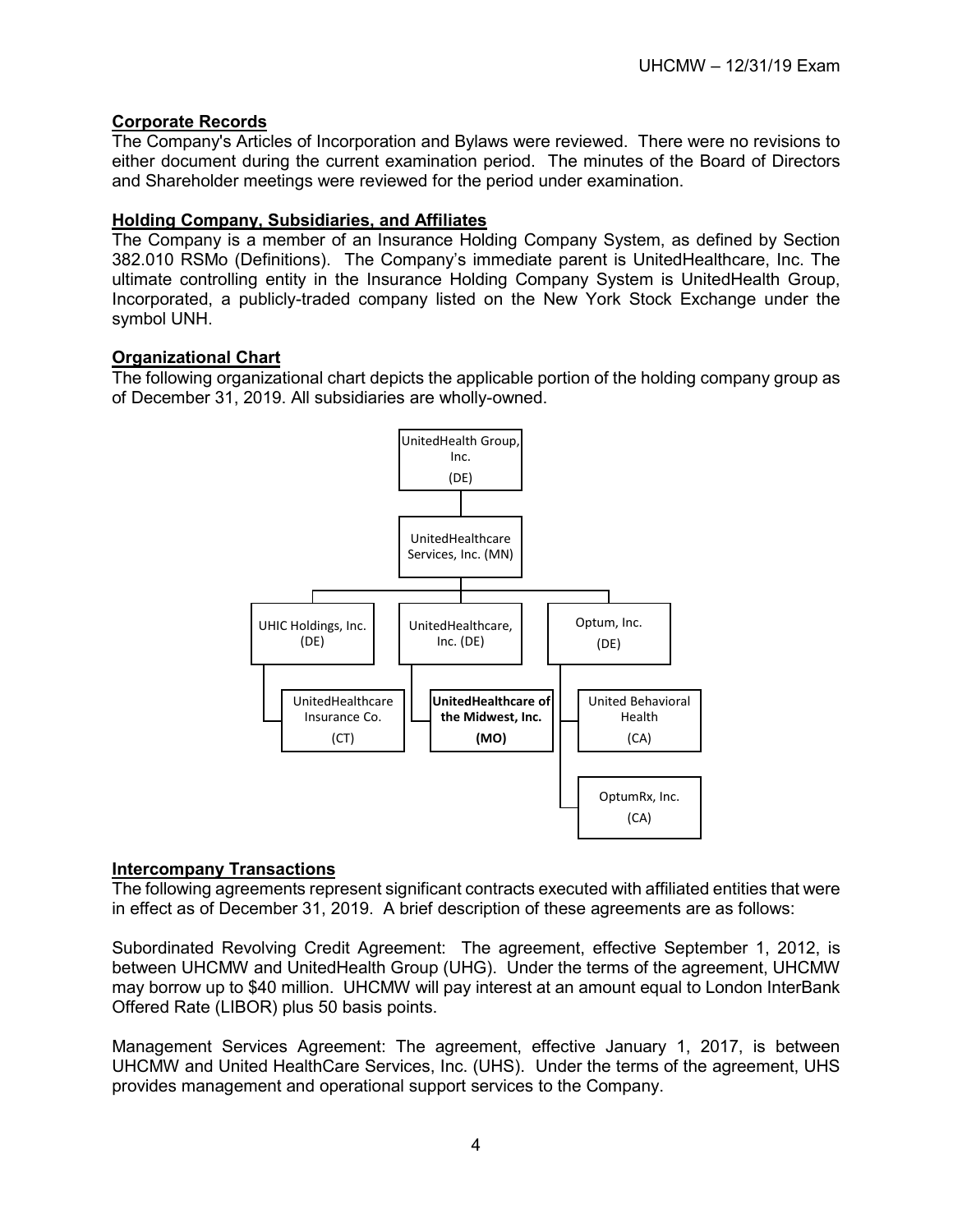Tax Sharing Agreement: The agreement, effective March 1, 2019, is between UHCMW and UHG. The Company and United HealthCare Group, Inc., including its subsidiaries, are parties to a consolidated tax sharing agreement. Under the terms of the agreement, federal, state and local income tax liabilities are calculated on a separate return basis.

Behavioral Health Services Agreement: The agreement, effective December 1, 2019, is between UHCMW and United Behavioral Health, Inc. (UBH). Under the terms of the agreement, UBH provides mental health and substance abuse services to the Company's Commercial and Medicare members.

Facility Participation Agreement for Specialty Pharmacy Provider Agreement: The agreement, effective July 1, 2018, is between UHCMW, UnitedHealthcare Insurance Company and OptumRx, Inc. Under the terms of the agreement, OptumRx provides pharmacy coverage under the Company's medical benefit plans and acts as a specialty pharmacy provider.

Medicare Advantage Durable Medical Equipment & Supplies Mail Order Network Agreement: The agreement, effective January 1, 2009, is between UHCMW, UHS and OptumRx. Under the terms of the agreement, OptumRx provides durable medical equipment and supplies to the Company's Medicare Advantage members in connection with UHS Medicare Advantage operations. OptumRx also provides mail order services for certain covered durable medical equipment and supplies.

Medicare Prescription Drug Benefit Administration Agreement: The agreement, effective February 1, 2014, is between UHCMW and OptumRx. Under the terms of the agreement, OptumRx serves as the Pharmacy Benefit Manager for the Company's MA-PD, PDP plans, and Medicaid members. Services include core administrative support, specialty pharmacy services, and Medicare prescription drug benefit mail order networks.

# **TERRITORY AND PLAN OF OPERATION**

<span id="page-8-0"></span>The Company is licensed by the Department as a health maintenance organization under Sections 354.400 through 354.636 RSMo (Health Maintenance Organizations). UHCMW is also licensed in the states of Illinois, Iowa, Kansas and Nebraska. The Company provides medical coverage through the Medicare, Medicaid and Commercial lines of business.

# **GROWTH OF COMPANY AND LOSS EXPERIENCE**

<span id="page-8-1"></span>In 2017, the Company novated a Medicare contract. Also in 2017, the Company withdrew from the individual exchange. The resultant decrease in premiums is reflected in the table below.

The table below summarizes the Company's growth for the period under examination:

| (\$000s omitted) |               |                               |                     |                             |   |                |                                        |
|------------------|---------------|-------------------------------|---------------------|-----------------------------|---|----------------|----------------------------------------|
|                  | Total         | <b>Net</b><br><b>Premiums</b> | <b>Underwriting</b> | <b>Net</b><br><b>Income</b> |   | Capital<br>and | <b>Ratio of Net</b><br><b>Premiums</b> |
| Year             | <b>Assets</b> | <b>Earned</b>                 | Gain (Loss)         | (Loss)                      |   | <b>Surplus</b> | to Surplus                             |
| $2015$ \$        | 408,653       | \$1,031,783                   | 29,934<br>\$        | \$<br>13,967                | S | 144,112        | 7.2                                    |
| 2016             | 490,452       | 1,278,897                     | 97,451              | 56,545                      |   | 179,635        | 7.1                                    |
| 2017             | 422,372       | 530,986                       | 8,347               | 5,187                       |   | 179,163        | 3.0                                    |
| 2018             | 451,130       | 869,656                       | 53,035              | 40,255                      |   | 190,313        | 4.6                                    |
| 2019             | 473,469       | 1,239,913                     | 32,819              | 24,979                      |   | 195,239        | 6.4                                    |

5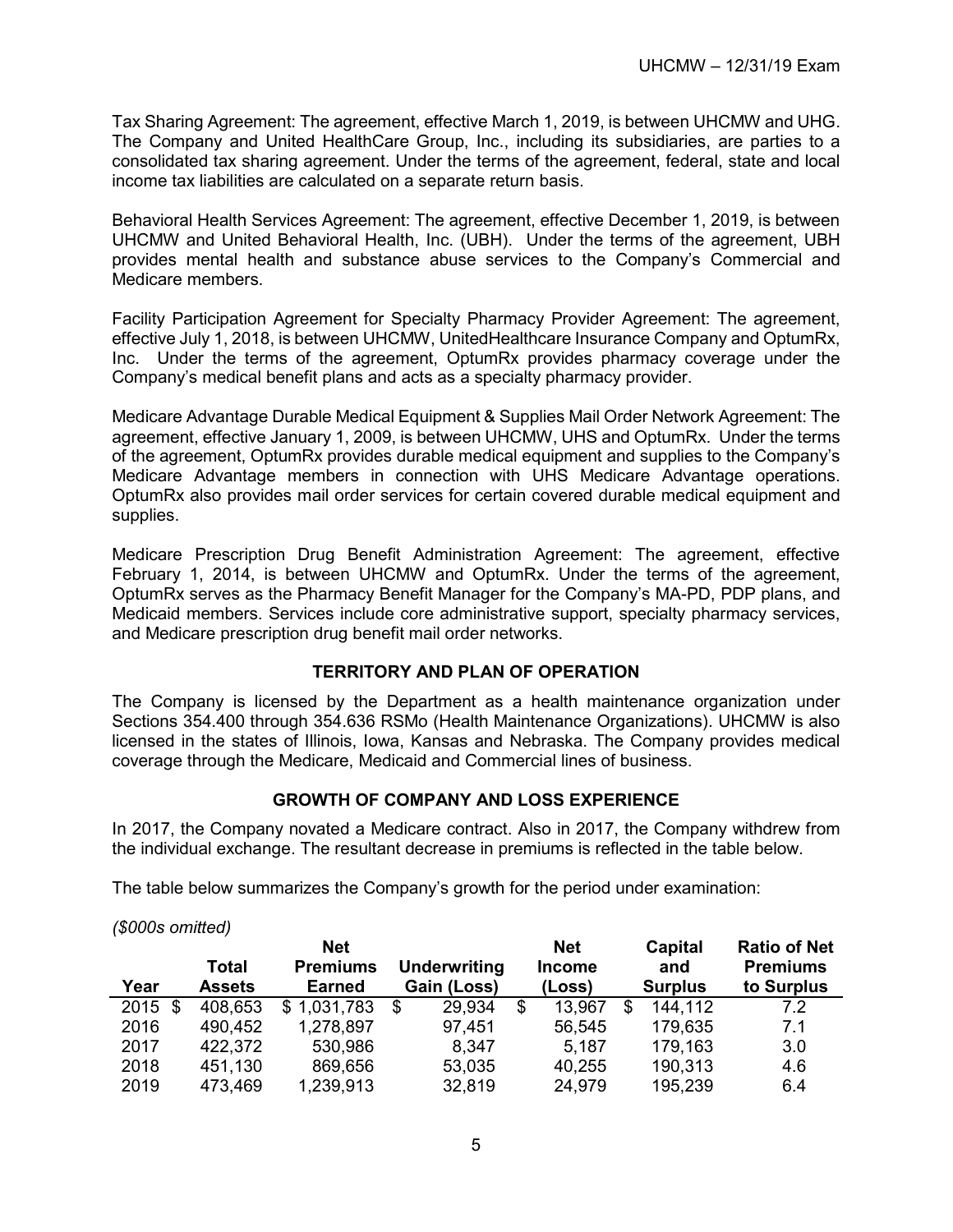The table below summarizes the Company's total revenues, incurred hospital and medical expenses, and medical loss ratios for the period under examination:

| (\$000s omitted) |                       |                                      |                     |
|------------------|-----------------------|--------------------------------------|---------------------|
|                  |                       | <b>Total Hospital</b><br>and Medical | <b>Medical Loss</b> |
| Year             | <b>Total Revenues</b> | <b>Benefits</b>                      | <b>Ratio</b>        |
| 2015             | \$<br>1,025,230       | \$<br>857,706                        | .84                 |
| 2016             | 1,275,657             | 1,012,575                            | .79                 |
| 2017             | 528,718               | 453,480                              | .86                 |
| 2018             | 860,408               | 698,026                              | .81                 |
| 2019             | 1,232,382             | 1,054,405                            | .86                 |

#### **REINSURANCE**

# <span id="page-9-1"></span><span id="page-9-0"></span>**General**

The Company's premium activity on a direct written, assumed, and ceded basis for the period under examination is detailed below:

| (\$000s omitted)                                                                         |         |                           |         |         |             |
|------------------------------------------------------------------------------------------|---------|---------------------------|---------|---------|-------------|
| <b>Premium Type</b>                                                                      | 2015    | 2016                      | 2017    | 2018    | 2019        |
| Direct Premiums Written \$ 1,575,197 \$ 1,895,773 \$ 1,330,299 \$ 1,855,249 \$ 2,331,152 |         |                           |         |         |             |
| <b>Reinsurance Ceded:</b>                                                                |         |                           |         |         |             |
| <b>Affiliates</b>                                                                        | 543,382 | 616,448                   | 799,313 | 985,593 | 1,091,239   |
| Non-Affiliates                                                                           | 31      | 427                       |         |         |             |
| <b>Net Premiums Written</b>                                                              |         | $$1,031,784$ $$1,278,898$ | 530,986 | 869,656 | \$1,239,913 |

# <span id="page-9-2"></span>**Assumed Reinsurance**

The Company did not assume any premiums during the period under examination.

#### <span id="page-9-3"></span>**Ceded Reinsurance**

The Company cedes reinsurance to protect against catastrophic losses. The Company has a quota share agreement in place with an affiliate, UnitedHealthcare Insurance Company (CT). Under the agreement, the Company cedes 60% of premiums, hospital and medical expenses and operating expenses for Commercial and Medicaid members.

The Company is contingently liable for all reinsurance losses ceded to others. This contingent liability would become an actual liability in the event that an assuming reinsurer fails to perform its obligations under the reinsurance contract.

#### **ACCOUNTS AND RECORDS**

#### <span id="page-9-5"></span><span id="page-9-4"></span>**Independent Auditor**

<span id="page-9-6"></span>The certified public accounting (CPA) firm, Deloitte and Touche LLP, in Minneapolis, MN, performed the statutory audit of the Company for the years 2015 through 2019. Reliance was placed upon the CPA workpapers as deemed appropriate. Such reliance included, but was not limited to, process narratives, control testing and account balance confirmations.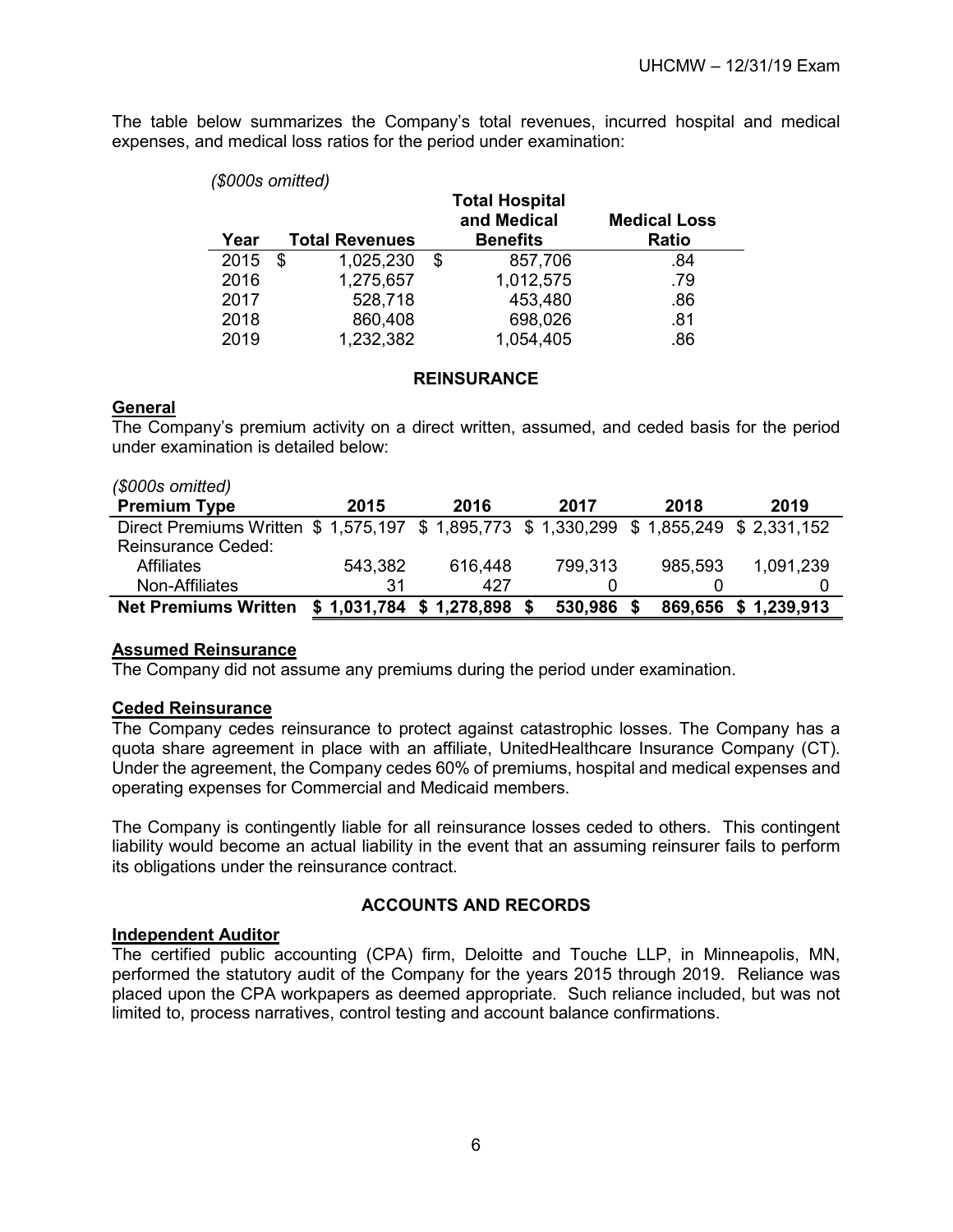# **Actuarial Opinion**

The Company's actuarial opinion regarding reserves and other actuarial items was issued by Allen Sorbo, FSA, MAAA, for 2015 and 2016. For the period 2017 through 2019, the actuarial opinion was issued by Gary Iannone, ASA, MAAA. Allen Sorbo was the Chief Actuary for UnitedHealthcare Insurance Company. Gary Iannone is the Vice President of Corporate Actuarial Services for United Health Services, Inc.

# <span id="page-10-0"></span>**Consulting Actuary**

Pursuant to a contract with the Connecticut Insurance Department, Karen Elsom, FSA, MAAA of Lewis & Ellis, Inc., reviewed the underlying actuarial assumptions and methodologies used by the Company to determine the adequacy of reserves and other actuarial items. Karen Elsom determined that the Company made a reasonable provision for the reserves and other actuarial items that were reported in the statutory financial statements, as of December 31, 2019.

# <span id="page-10-1"></span>**Information Systems**

Pursuant to a contract with the Connecticut Insurance Department, Risk and Regulatory Consultants conducted a review of the Company's information systems.

# **FINANCIAL STATEMENTS**

<span id="page-10-2"></span>The following financial statements are based on the statutory financial statements filed by the Company with the Department and present the financial condition of UnitedHealthcare of the Midwest, Inc. for the period ending December 31, 2019. The accompanying comments on financial statements reflect any examination adjustments to the amounts reported in the financial statements and should be considered an integral part of the financial statements. The failure of any column of numbers to add to its respective total is due to rounding or truncation.

There may have been additional differences found in the course of this examination, which are not shown in the "Comments on Financial Statement Items." These differences were determined to be immaterial concerning their effect on the financial statements, and therefore were only communicated to the Company and noted in the workpapers for each individual key activity.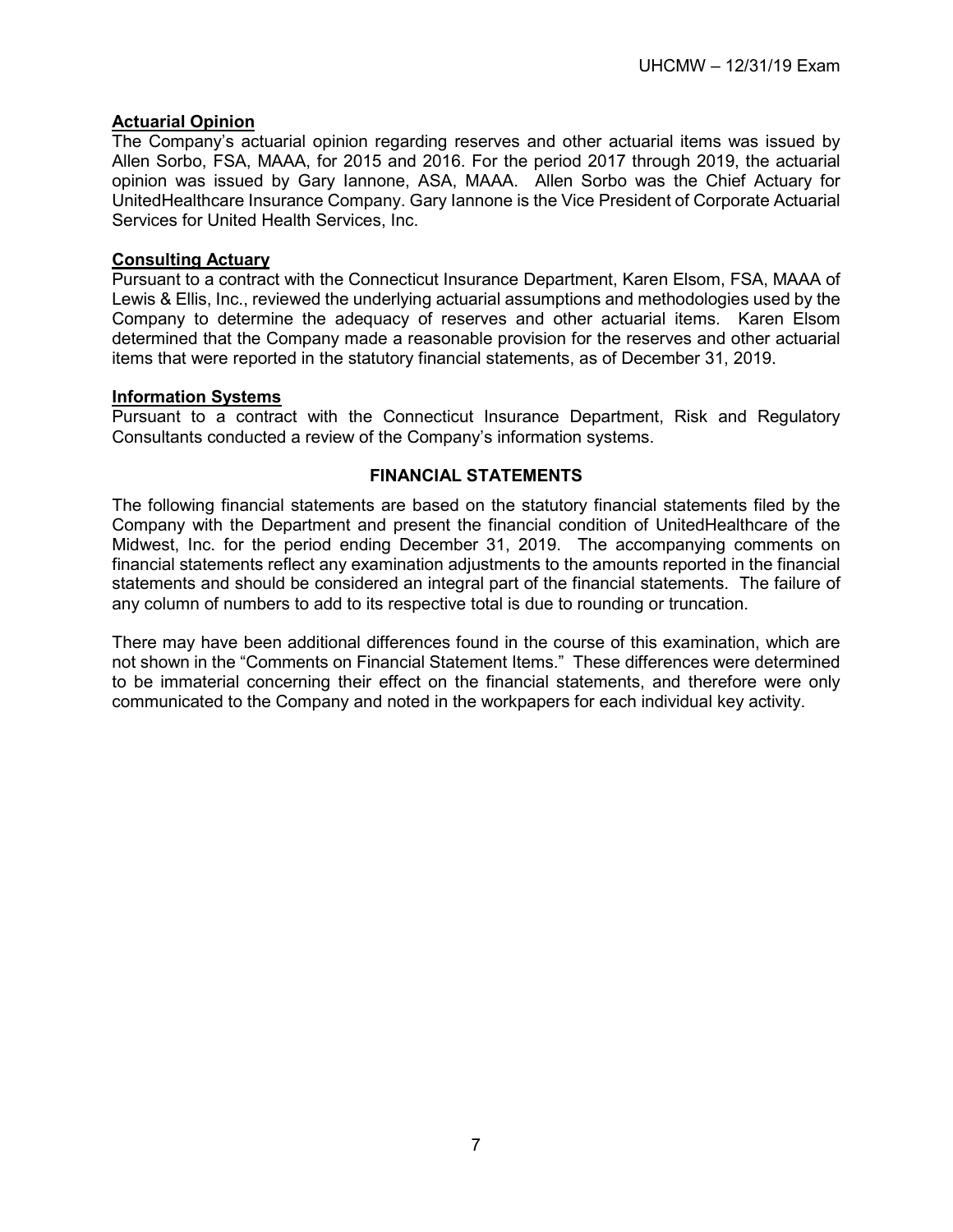# **ASSETS**

|  | As of December 31, 2019 |  |  |
|--|-------------------------|--|--|
|--|-------------------------|--|--|

<span id="page-11-0"></span>

|                                       |                   | <b>Nonadmitted</b> | <b>Net Admitted</b> |
|---------------------------------------|-------------------|--------------------|---------------------|
|                                       | <b>Assets</b>     | <b>Assets</b>      | <b>Assets</b>       |
| <b>Bonds</b>                          | \$<br>50,919,769  | \$                 | \$<br>50,919,769    |
| Cash, Cash Equivalents, and Short-    |                   |                    |                     |
| <b>Term Investments</b>               | 68,901,496        |                    | 68,901,496          |
| Investment Income Due and Accrued     | 539,468           |                    | 539,467             |
| <b>Premiums and Considerations:</b>   |                   |                    |                     |
| Uncollected Premiums and              |                   |                    |                     |
| Agents' Balances in the Course        |                   |                    |                     |
| of Collection                         | 162,630,487       | 8,194              | 162,622,293         |
| <b>Accrued Retrospective Premiums</b> | 24, 143, 500      |                    | 24, 143, 500        |
| Reinsurance:                          |                   |                    |                     |
| Amounts Recoverable from              |                   |                    |                     |
| Reinsurers                            | 68, 152, 757      |                    | 68, 152, 757        |
| <b>Other Amounts Receivable Under</b> |                   |                    |                     |
| <b>Reinsurance Contracts</b>          |                   |                    |                     |
|                                       | 14,405,462        |                    | 14,405,462          |
| Amounts Receivable Relating to        |                   |                    |                     |
| <b>Uninsured Plans</b>                | 40,902,160        | 2,278              | 40,899,882          |
| <b>Net Deferred Tax Asset</b>         | 2,439,967         |                    | 2,439,967           |
| Receivable from Parent, Subsidiaries  |                   |                    |                     |
| or Affiliates                         | 1,005,834         |                    | 1,005,834           |
| <b>Health Care and Other Amounts</b>  |                   |                    |                     |
| Receivable                            | 34,605,027        | 9,072,773          | 25,532,254          |
| Aggregate Write-Ins for Other-Than-   |                   |                    |                     |
| <b>Invested Assets</b>                | 10,236            | 10,236             | 0                   |
| <b>TOTAL ASSETS</b>                   | \$<br>468,656,162 | \$<br>9,093,481    | \$<br>459,562,681   |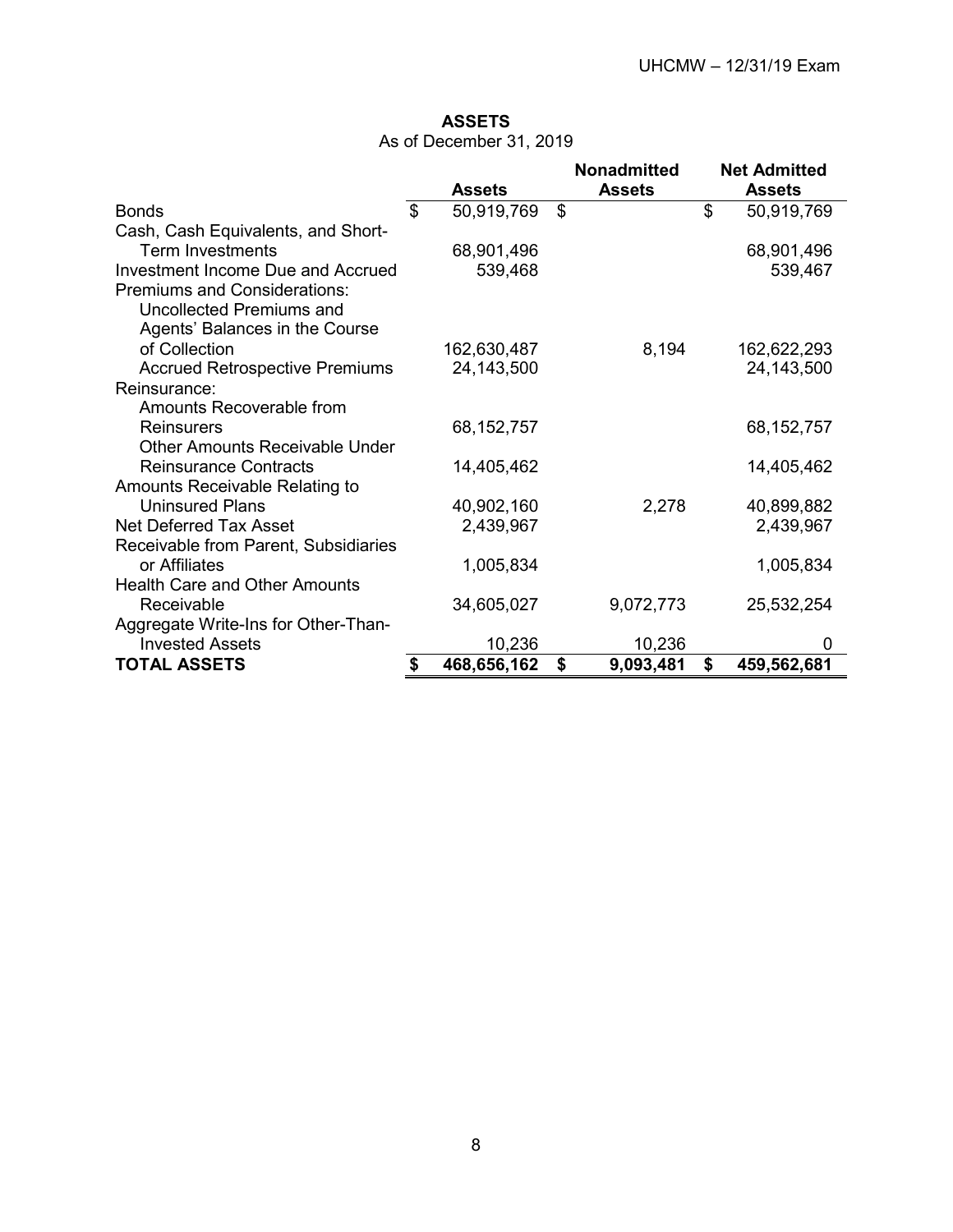# **LIABILITIES, CAPITAL AND SURPLUS**

As of December 31, 2019

<span id="page-12-0"></span>

| <b>Claims Unpaid</b>                                                | \$<br>107,356,691 |
|---------------------------------------------------------------------|-------------------|
| <b>Accrued Medical Incentive Pool and Bonus Amounts</b>             | 2,956,892         |
| <b>Unpaid Claims Adjustment Expenses</b>                            | 2,048,408         |
| <b>Aggregate Health Policy Reserves</b>                             | 30,654,326        |
| <b>Aggregate Health Claim Reserves</b>                              | 979,372           |
| <b>Premiums Received in Advance</b>                                 | 10,886            |
| <b>General Expenses Due or Accrued</b>                              | 13,748,270        |
| Current Federal and Foreign Income Tax Payable and Interest Thereon | 5,921,188         |
| Ceded Reinsurance Premiums Payable                                  | 91,683,885        |
| Remittances and Items Not Allocated                                 | 4,084             |
| Liability for Amounts Held Under Uninsured Plans                    | 1,273,924         |
| Aggregate Write-Ins for Other Liabilities                           | 7,920             |
| <b>TOTAL LIABILITIES</b>                                            | \$<br>256,645,846 |
| Aggregate Write-Ins for Special Surplus Funds                       | 34,403,481        |
| <b>Common Capital Stock</b>                                         |                   |
| Gross Paid-In and Contributed Surplus                               | 32,788,535        |
| Unassigned Funds (Surplus)                                          | 135,724,818       |
| <b>TOTAL CAPITAL AND SURPLUS</b>                                    | \$<br>202,916,835 |
| <b>TOTAL LIABILITIES AND SURPLUS</b>                                | \$<br>459,562,681 |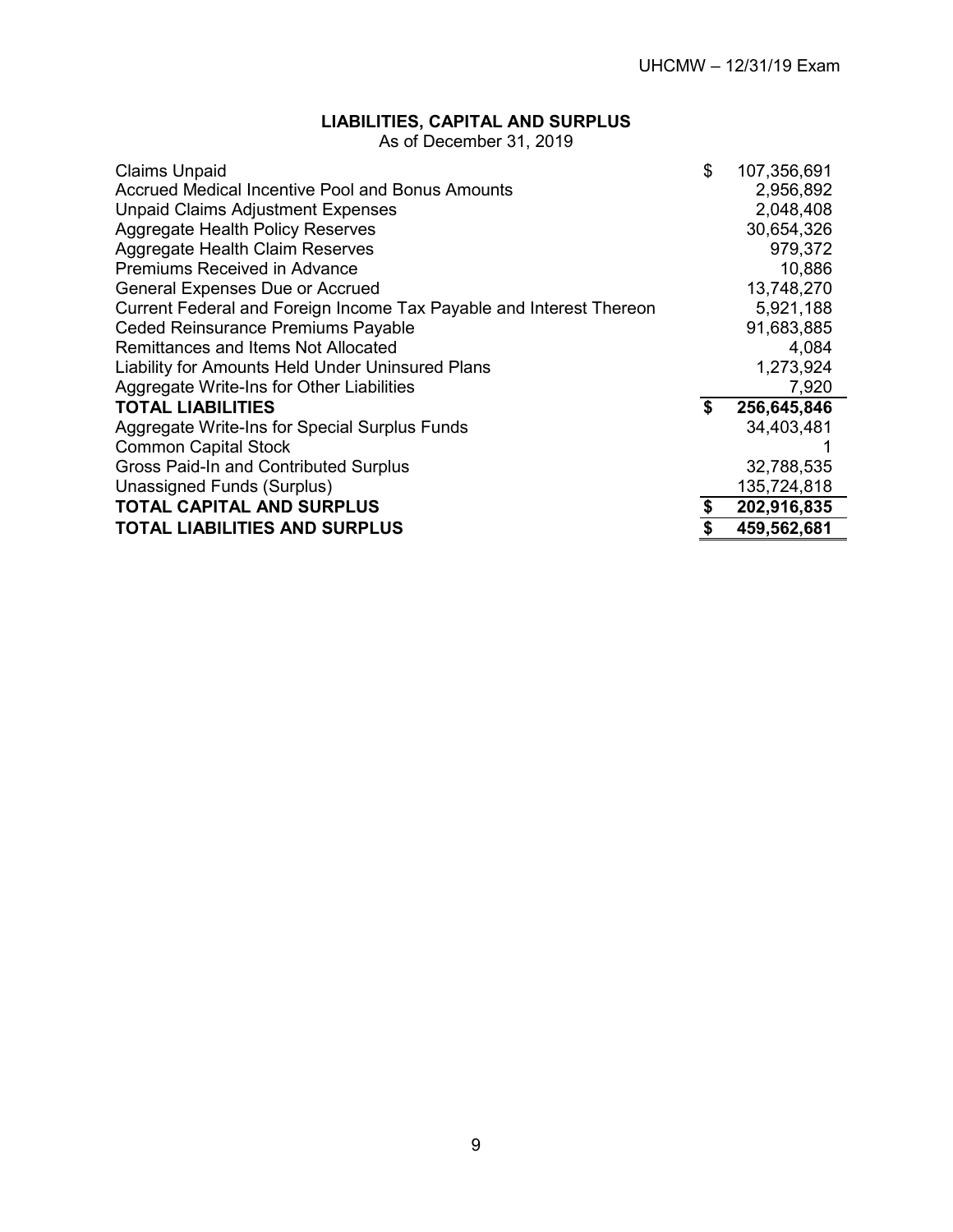# **STATEMENT OF REVENUE AND EXPENSES**

For the Year Ended December 31, 2019

<span id="page-13-0"></span>

| Net Premium Income<br>Change in Unearned Premium Reserves and Reserve for Rate Credits        | \$1,239,913,435<br>(7,530,986) |
|-----------------------------------------------------------------------------------------------|--------------------------------|
| <b>Total Revenue</b>                                                                          | \$1,232,382,449                |
| <b>Hospital/Medical Benefits</b>                                                              | 1,782,238,012                  |
| <b>Other Professional Services</b>                                                            | 74,806,161                     |
| <b>Prescription Drugs</b>                                                                     | 147,817,939                    |
| Incentive Pool, Withhold Adjustments, and Bonus Amounts                                       | 3,237,332                      |
| <b>Net Reinsurance Recoveries</b>                                                             | (963, 636, 480)                |
| <b>Claims Adjustment Expenses</b>                                                             | 52,258,619                     |
| <b>General Administrative Expenses</b>                                                        | 91,973,638                     |
| Increase in Reserves for Life and Accident and Health Contracts                               | 1,149,111                      |
| <b>Total Underwriting Deductions</b>                                                          | \$1,189,844,332                |
| <b>Net Underwriting Gain (Loss)</b>                                                           | \$<br>42,538,117               |
| Net Investment Income Earned                                                                  | 3,269,264                      |
| Net Realized Capital Gains                                                                    | 269,012                        |
| <b>Net Investment Gain (Loss)</b>                                                             | \$<br>3,538,276                |
| Net Gain (Loss) from Agents' or Premium Balances Charged Off                                  | 15,256                         |
| Aggregate Write-Ins for Other Income or Expenses                                              | (3,508,603)                    |
| Net Income (Loss) After Capital Gains Tax and Before All Other<br><b>Federal Income Taxes</b> | \$<br>42,583,046               |
| Federal and Foreign Income Taxes Incurred                                                     | 9,925,607                      |
| <b>NET INCOME (LOSS)</b>                                                                      | \$<br>32,657,439               |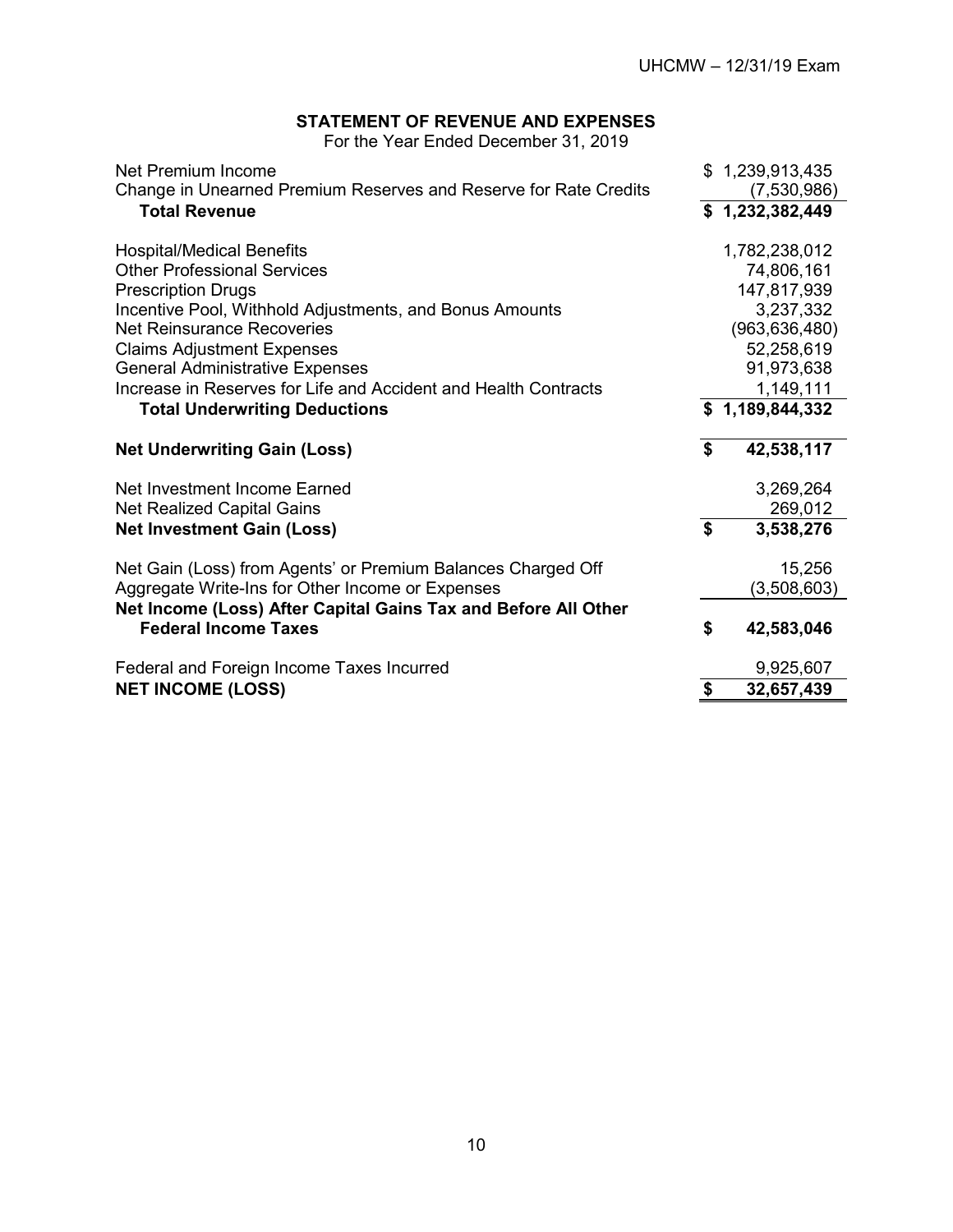# **RECONCILIATION OF CAPITAL AND SURPLUS**

Changes from January 1, 2015 to December 31, 2019

<span id="page-14-0"></span>

| (\$000's omitted)               |                  |              |            |               |          |
|---------------------------------|------------------|--------------|------------|---------------|----------|
|                                 | 2015             | 2016         | 2017       | 2018          | 2019     |
| Capital and Surplus,            |                  |              |            |               |          |
| Beginning of Year               | \$<br>155,033 \$ | 144,112 \$   | 179,635 \$ | 179,163 \$    | 190,313  |
| Net Income (Loss)               | 13,967           | 56,545       | 5,187      | 40,255        | 32,657   |
| Change in Net Unrealized        |                  |              |            |               |          |
| Capital Gains (Losses)          |                  |              |            |               |          |
| Less Capital Gains Tax          | 0                | 0            | (180)      | 19            | (19)     |
| Change in Net Deferred          |                  |              |            |               |          |
| Income Tax                      | 360              | 683          | (1,037)    | 89            | (857)    |
| Change in Nonadmitted           |                  |              |            |               |          |
| Assets                          | (248)            | (1,704)      | (722)      | (4,213)       | 5,822    |
| Dividends to Stockholders       | (25,000)         | (20,000)     | (3,900)    | (25,000)      | (25,000) |
| Net Change in Capital and       |                  |              |            |               |          |
| Surplus                         | (10,921)         | 35,524       | (472)      | 11,150        | 12,604   |
| <b>Capital and Surplus, End</b> |                  |              |            |               |          |
| of Year                         | 144,112 \$       | 179,635<br>S | 179,163 \$ | 190,313<br>`S | 202,917  |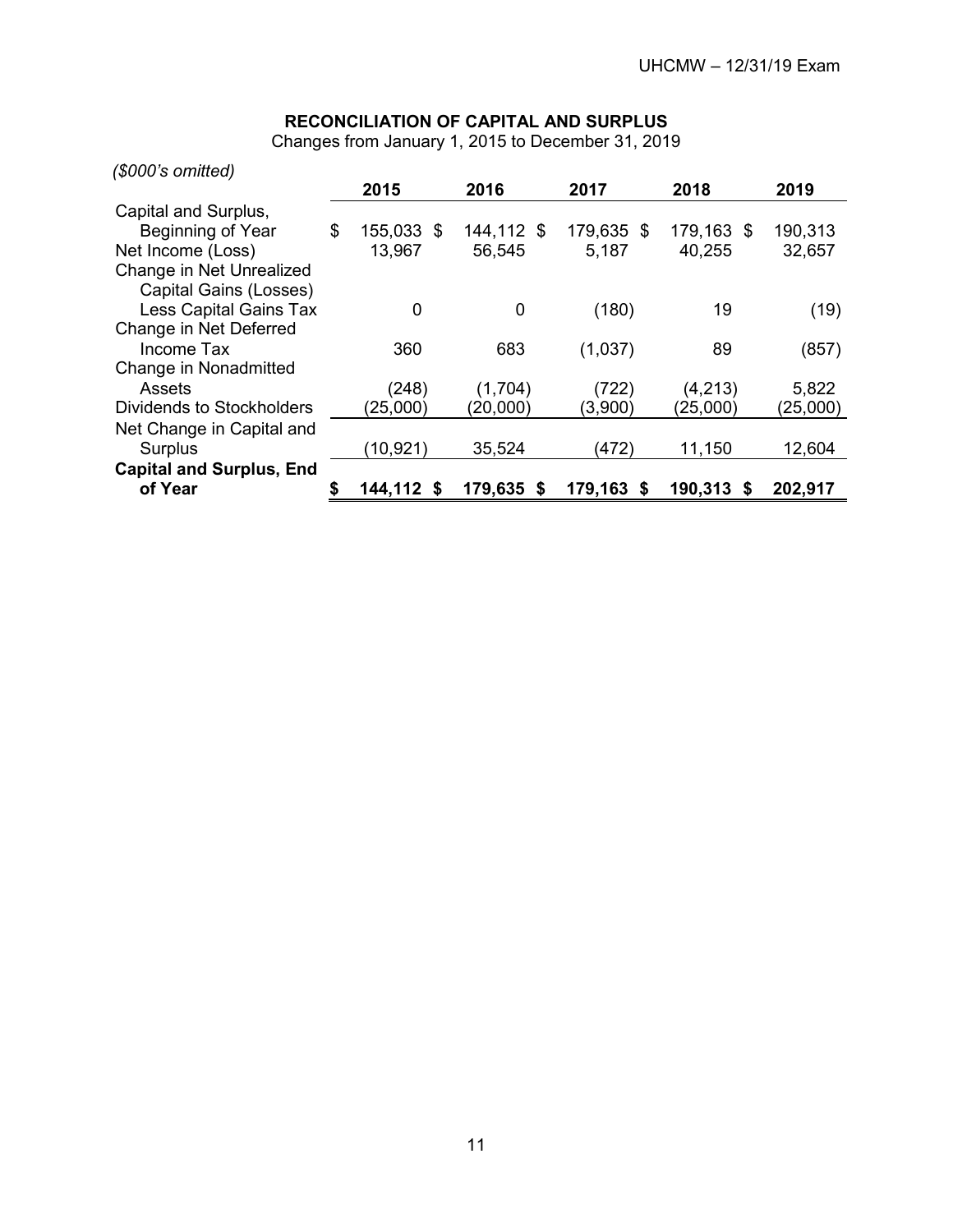# **COMMENTS ON FINANCIAL STATEMENT ITEMS**

<span id="page-15-0"></span>None.

# **FINANCIAL STATEMENT CHANGES RESULTING FROM EXAMINATION**

<span id="page-15-1"></span>None.

#### **SUMMARY OF RECOMMENDATIONS**

<span id="page-15-2"></span>None.

#### **SUBSEQUENT EVENTS**

<span id="page-15-3"></span>On March 11, 2020, the World Health Organization declared the spreading coronavirus (COVID-19) outbreak a pandemic. On March 13, 2020, U.S. President Donald J. Trump declared the coronavirus pandemic a national emergency in the United States. The economic disruptions caused by COVID-19 and the increased uncertainty about the magnitude of the economic slowdown has also caused extreme volatility in the financial markets.

The COVID-19 pandemic has continued to develop throughout 2020, with significant uncertainty remaining regarding the full effect of COVID-19 on the U.S. and global insurance and reinsurance industry. At the time of releasing this report, the examination's review of UnitedHealthcare of the Midwest, Inc. noted that there has not been a significant impact to the Company, primarily due to decreased utilization during the pandemic. The Department has been in communication with the Company regarding the impact of COVID-19 on its business operations and financial position. The Department continues to closely monitor the impact of the pandemic on UnitedHealthcare of the Midwest, Inc. and will take necessary action if a solvency concern arises.

On January 4, 2021, the Company requested approval from the Department to transfer a Medicare Advantage plan to its affiliate, UnitedHealthcare of Wisconsin, Inc. The effective date of the transfer will be January 1, 2022. The Department approved the request on February 12, 2021.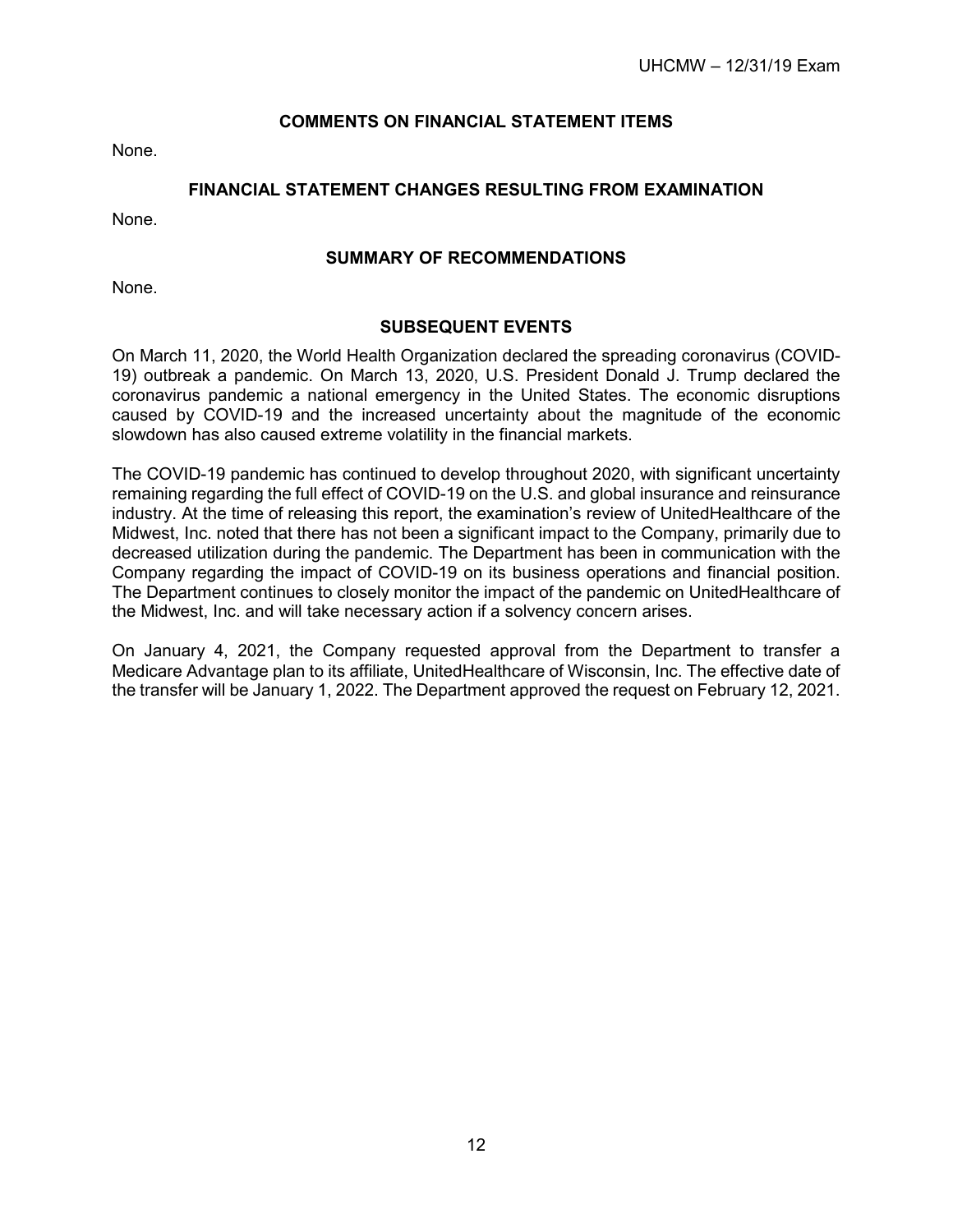#### **ACKNOWLEDGMENT**

**The assistance and cooperation extended by the officers and the employees of UnitedHealthcare of the Midwest, Inc. during the course of this examination is hereby acknowledged and appreciated. In addition to the undersigned, Brian Hammann, CFE, CPA; James Le, CFE, CPA, ARe; Amy E. Snyder, CFE, CPA; and Ken Tang, CFE, examiners for the Missouri Department of Commerce and Insurance, also participated in this examination.** 

#### **VERIFICATION**

| <b>State of Missouri</b> |    |
|--------------------------|----|
|                          | SS |
| County of St. Louis      |    |

**I, Thomas J. Cunningham, CFE, CPA, on my oath swear that to the best of my knowledge and belief the above examination report is true and accurate and is comprised of only facts appearing upon the books, records, or other documents of UnitedHealthcare of the Midwest, Inc., its agents or other persons examined, or as ascertained from the testimony of its officers or agents or other persons examined concerning its affairs, and such conclusions and recommendations as the examiners find reasonably warranted from the facts.** 

Thomas J. **Sunningharn, CFE, CPA**<br>Examiner-In-Charge **Examiner-In-Charge Missouri Department of Commerce and Insurance** 

| Sworn to and subscribed before me this $\mathcal{O}^{10}$ day of $\mathcal{NQ}$ |               |
|---------------------------------------------------------------------------------|---------------|
| My commission expires: 7 1 0 2007                                               | Natory Dublic |

**Notary Public** 

| <b>KATI DOLLENS</b>                      |
|------------------------------------------|
| Notary Public - Notary Seal              |
| <b>State of Missouri</b>                 |
| <b>Commissioned for St. Louis County</b> |
| My Commission Expires: July 06, 2021     |
| Commission Number: 13762186              |